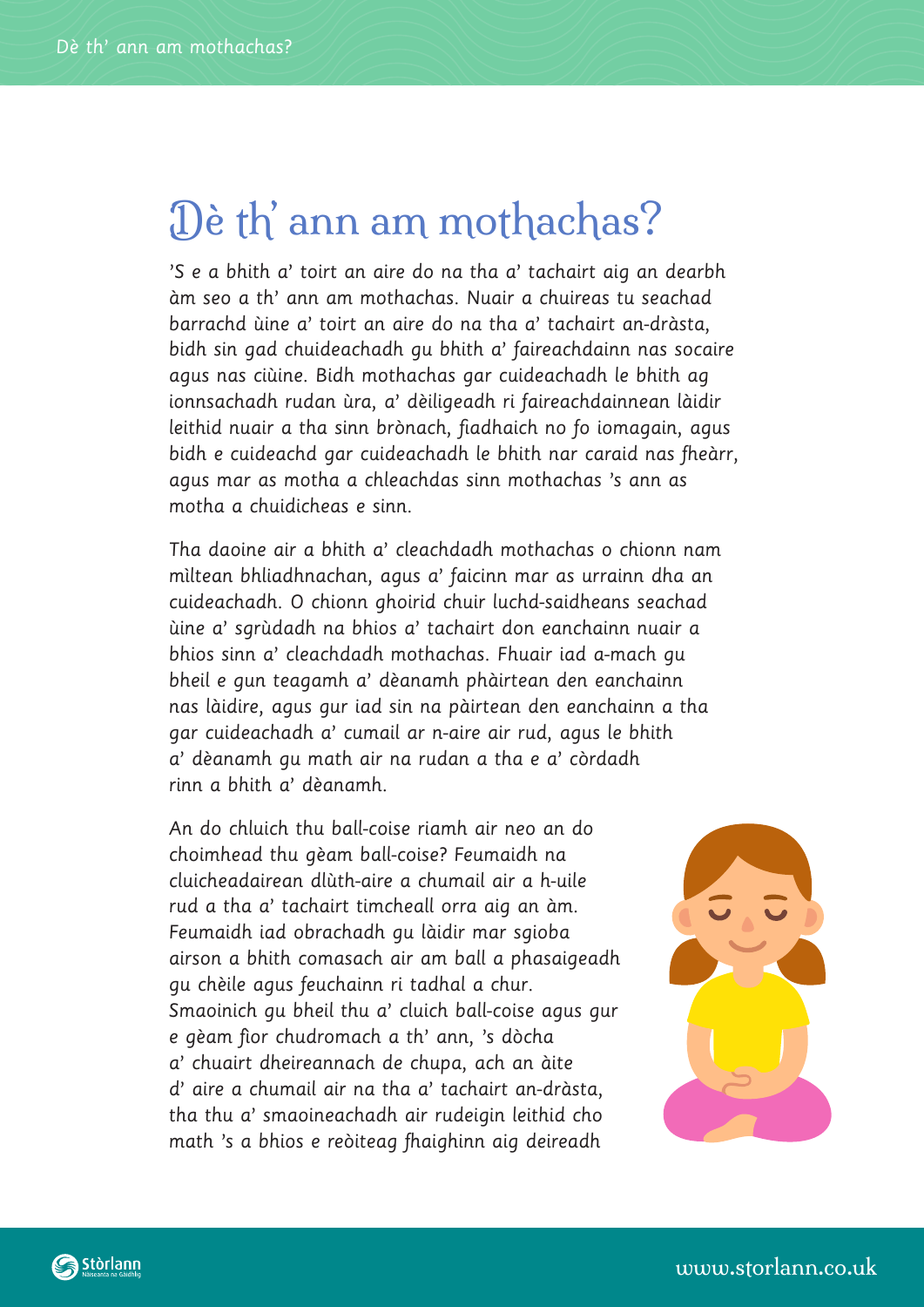

a' ghèam. Smaoinich gu bheil d' aire cho mòr air an reòiteig, am blas a thaghas tu, agus na stuthan blasta a thèid air a' mhullach, 's nach eil cuimhne agad cha mhòr air far a bheil thu agus na tha thu a' dèanamh. An do thachair rud mar sin dhut riamh?

Bidh mòran luchd-spòrs/sgiobaidhean, luchdciùil, dannsairean agus mòran dhaoine eile a' cleachdadh mothachas airson an cuideachadh gu bhith a' cumail fòcas air na tha iad a' dèanamh airson gum fàs iad nas fheàrr air, gun cluich iad nas fheàrr agus gum bi iad nas làidire mar sgioba. (Djokovic, Katy Perry)

An-ath-turas a bhios tusa a' cluich spòrs no a' dèanamh eacarsaich, mothaich mar a tha do bhodhaig a' faireachdainn, mar a bhios d' anail ag atharrachadh nuair a tha thu a' ruith no mar a bhios do chas a' faireachdainn nuair a bhreabas tu am ball. Nuair a tha thu a' seinn no a' cluich ionnsramaid, mothaich dha na fuaimean a tha thu a' cluinntinn agus mar a tha iad a' toirt ort faireachdainn.

Gun teagamh tha e cudromach gum bi sinn a' dèanamh phlanaichean airson an àm ri teachd, agus gum bi sinn a' coimhead air adhart ri rudan a tha a' dol a thachairt. Tha iomadh adhbhar math airson smaoineachadh uaireannan air rudan a thachair san àm a dh'fhalbh cuideachd. Tha e gu tur nàdarra a bhith a' smaoineachadh air an àm ri teachd agus air an àm a dh'fhalbh, agus tha e fìor chudromach cuideachd. Ach aig amannan eile tha e cudromach gum bi sinn a' cumail ar n-aire air na tha a' tachairt an-dràsta cuideachd, agus mar as trice tha e nas duilghe dhuinn sin a dhèanamh. Le sin tha e gu math feumail a bhith a' practasadh.